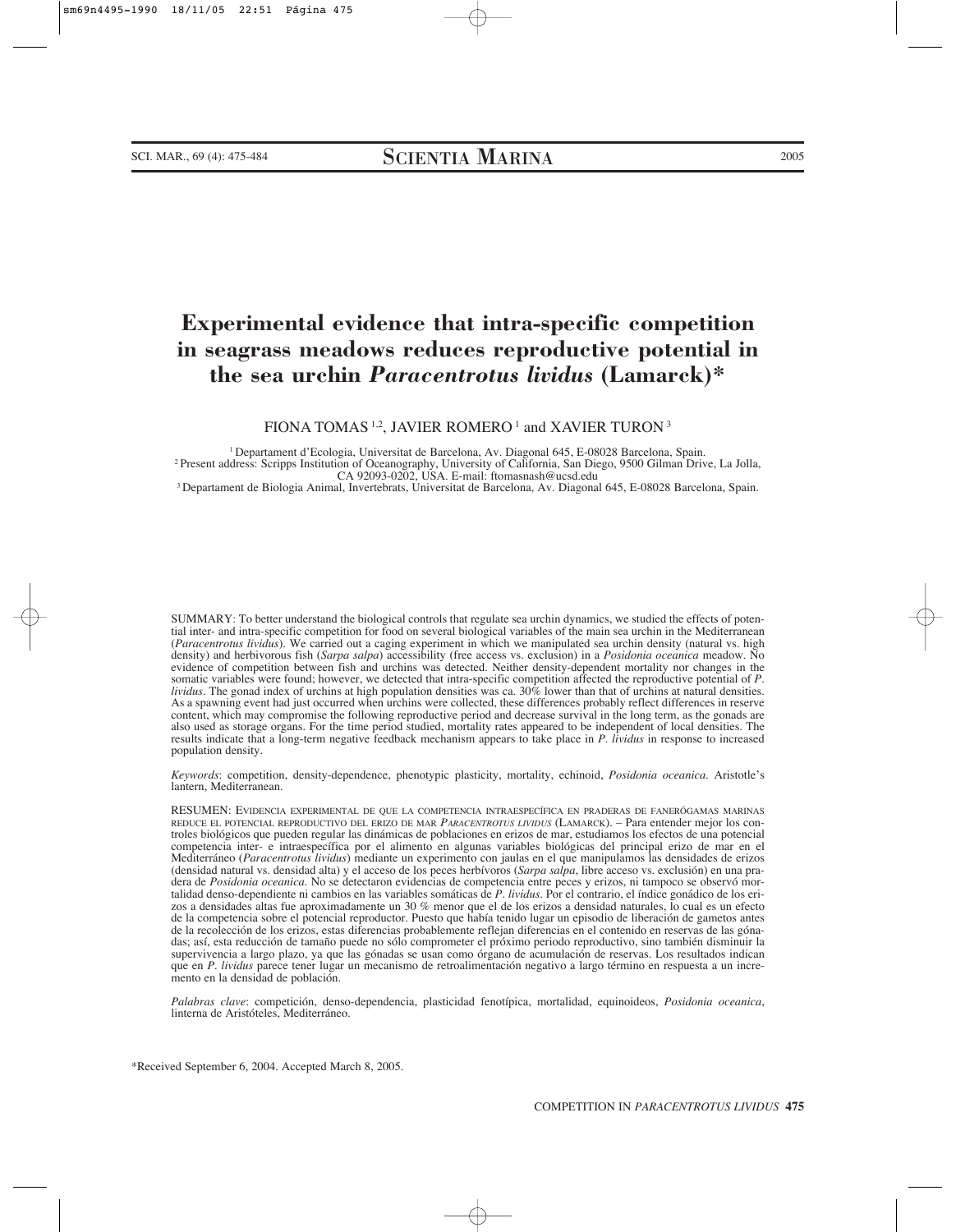## INTRODUCTION

Sea urchins have often been considered key species in shallow water benthic communities, as they can be strong interactors (Paine, 1992; Sala and Graham, 2002), which play a major structuring role and control macrophyte abundance (Lawrence, 1975; Lawrence and Sammarco, 1982). Understanding their population dynamics is thus a basic aim in biological coastal research.

Several processes such as predation (e.g. Tegner and Dayton, 1981; McClanahan, 1994, 1998; Scheibling, 1996), recruitment (e.g. Raymond and Scheibling, 1987; Watanabe and Harrold, 1991; Kenner, 1992), migration (e.g. Odgen *et al*., 1973; Vadas *et al*., 1986; Hagen, 1995), and disease (e.g. Lessios *et al*., 1984; Hagen, 1995; Scheibling *et al*., 1999) greatly influence sea urchin population size and structure. These processes can favour both population outbreaks as population limitations are released (e.g. Harmelin *et al*., 1981; Watanabe and Harrold, 1991; Levitan, 1992; Sala and Zabala, 1996), and limit population numbers through increased mortality due to disease (e.g Lessios *et al*., 1984; Scheibling and Raymond, 1990; Scheibling and Hennigar, 1997), enhanced predation pressure (e.g. Pearse and Hines, 1987), or competition for resources (e.g. Keller, 1983; McClanahan and Kurtis, 1991). Sublethal effects which diminish the general fitness and reproductive output of individuals can also occur (e.g. Ebert, 1977; Himmelman, 1986; Andrew, 1986; Levitan, 1989; McClanahan and Kurtis, 1991; Lawrence and Vasquez, 1996).

Echinoids have a marked phenotypic plasticity, as a response to the different environmental conditions (Ebert, 1996). Changes in somatic (e.g. decrease in body size or increase in the size of the food-gathering apparatus) and reproductive variables often take place when food is scarce (e.g. Ebert, 1968, 1980; Levitan, 1988; Edwards and Ebert, 1991; George, 1996; Fernandez and Boudouresque, 1997). Increased population densities can have contrasting effects on the reproductive output of free-spawning invertebrates such as sea urchins (reviewed by Levitan, 1995). High densities can negatively affect gamete production due to food limitation (e.g. Levitan, 1989; Wahle and Peckham, 1999; Brewin *et al*., 2000). On the other hand, fertilization rates generally increase with adult density (e.g. Pennington, 1985; Levitan *et al*., 1992; Levitan and Young, 1995; Wahle and Peckham, 1999). Given the high plasticity of echinoids, the relative importance of the different mechanisms that regulate the populations still need further understanding.

The echinoid *Paracentrotus lividus* (Lamarck) is a key species that influences macrophyte structure and dynamics (Kitching and Ebling, 1961; Verlaque, 1987; Palacín *et al*., 1998a), and it is one of the most abundant invertebrate grazers in the Mediterranean. This specie is found in a variety of shallow habitats and is a typical inhabitant of the endemic seagrass *Posidonia oceanica* (L.) Delile meadows. Under natural conditions, densities of *P. lividus* are generally low in such beds (0 to 6 ind m-2, e.g Azzolina *et al*., 1985; Ballesteros, 1987; Maggiore *et al*., 1987; Palacín *et al*., 1998b). However, various sea urchin outbreak events which have resulted in overgrazing of the seagrass have been observed (Verlaque and Nédelec, 1983; Shepherd, 1987; Ruiz *et al*., 2001), indicating the existence of an important interaction network.

When inhabiting *Posidonia oceanica* meadows, *Paracentrotus lividus* preferentially feeds on the distal parts of the seagrass leaves and their epiphytes (Ott and Maurer, 1976; Traer, 1980; Nédelec and Verlaque, 1984), and it apparently obtains most of its nitrogen from the epiphytes (Tomas *et al*., in press). The other main macroherbivore present in these meadows is the sparid fish *Sarpa salpa* (Linnaeus, 1758), the adults of which also feed on *P. oceanica* leaves and their epiphytes (Verlaque, 1981, 1985; Velimirov, 1984; Havelange *et al*., 1997). Although interspecific competition is generally less important than intraspecific competition in marine herbivores (Gurevitch *et al*, 1992), there is nevertheless a potentially significant competitive interaction between the sea urchin *P. lividus* and the sparid fish *S. salpa* for food (i.e. seagrass and epiphytes).

This paper is part of a study that uses caging experiments to evaluate the importance and effects of the two main macroherbivores (*Paracentrotus lividus* and *Sarpa salpa*) on *Posidonia oceanica* and its epiphytes (see Tomas *et al*., 2005a). We present here an experimental study of the effects of potential inter- and intra-specific competition for food on the sea urchin *P. lividus*. We aim to provide new data for a better understanding of the biological mechanisms that can regulate population dynamics of this important species. In this study we have assessed the effect of increasing sea urchin density as well as competition with the herbivorous fish *S. salpa,* on regulating the trade-off between investment in reproduction versus investment in somatic variables in *P. lividus*.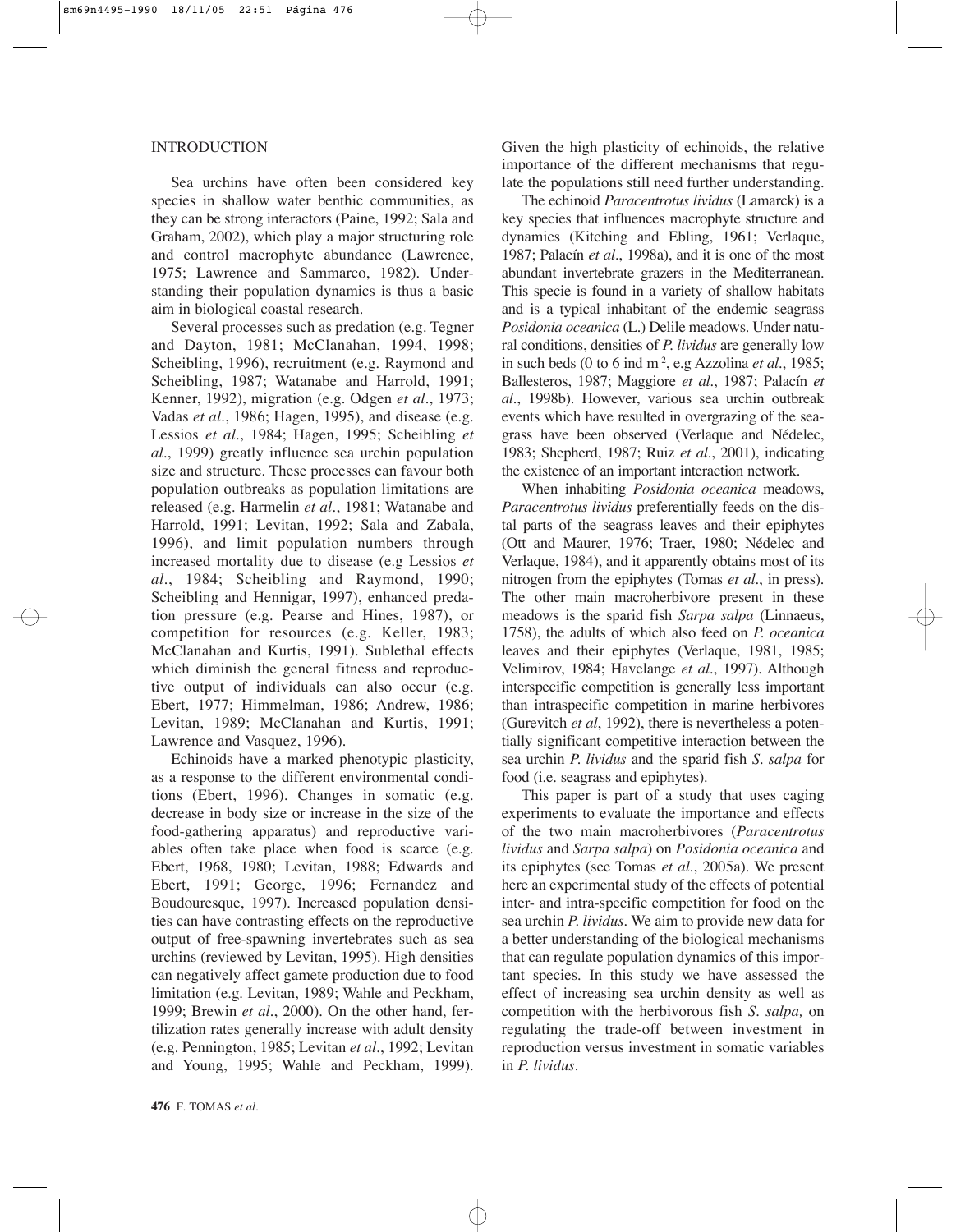#### MATERIALS AND METHODS

#### **Study site**

The study was carried out in a *Posidonia oceanica* meadow located in the Medes Islands Marine Reserve (NE coast of Spain, north-western Mediterranean, 42º2'N, 3º13'E) at a depth of 5-6 m, near the upslope limit of the meadow. Shoot density in this meadow at this depth is between 450 and 600 shoots m-2 (Alcoverro *et al.*, 2000). Within the depth range mentioned, the meadow hosts a population of the sea urchin *Paracentrotus lividus* with an average density of about 5 individuals  $m<sup>-2</sup>$ , which consist mainly of adult individuals (i.e. 5 to 7 cm in diameter without spines) (Romero *et al*., 1999; Tomas *et al*., 2004). Dense schools of the sparid fish *Sarpa salpa* are commonly found in this meadow. The schools reach densities of between 30 and 60 individuals 100 m–2 (Tomas *et al.*, 2005b).

## **Experimental design**

To assess the effect of increased sea urchin population density and the presence of concurrent fish on some key variables of the sea urchin *Paracentrotus lividus*, we set up a caging experiment, in which manipulated both sea urchin density and fish accessibility to the seagrass. Four experimental conditions were set: two sea urchin density treatments (natural, i.e. ca. 5 ind m-2 and high, ca. 15 ind m-2) combined with two different conditions in terms of fish presence: free access and exclusion. The high density level was chosen according to recent *P. lividus* population outbreaks reported by Ruiz *et al.* (2001). Three replicate cages were used for each experimental condition. The 12 cages were placed at a minimum distance of 3 m from each other. The cages were  $1.5 \text{ m} \times 1.5 \text{ m} (2.25 \text{ m}^2), 0.5$ m high and delimited at the corners by iron bars. Fences were constructed with 2 cm plastic mesh attached to the seafloor with iron pegs. Plots that excluded *Sarpa salpa* were roofed with 5 cm plastic mesh attached to the cage by elastic rope. Treatments were assigned randomly to each cage. Sea urchins found in the cages at the beginning of the experiment were counted and other individuals were added if needed from an area of the same meadow located 300 m away.

As this experiment was part of another study (see Tomas *et al.,* 2005a), the cages that stopped fish from entering were deployed later than the cages with no roofs. As a result, one set of urchins *(i.e.*) those in cages without roofs, in the potential intraand inter-specific competition experiment) were manipulated for a longer period of time (ca. 475 days, i.e. from May 2000 to October 2001) than the other set (i.e. those in roofed cages, in the potential intra-specific competition only experiment, for 380 days, i.e. from November 2000 to October 2001). However, this should not influence our results, since changes to the variables assessed usually occur in much shorter times (e.g. after 1.5-3 months; Keller, 1983; 2 months; Andrew, 1986, and 6 months; Levitan, 1989). Therefore, we assume that the experimental period of more than one year is long enough for any effect to be established, and as the experiments ended at the same time (October 2001), we compared the sea urchin variables at this point in time. In fact, no large differences were observed between urchins at both experimental times under the same population density conditions (see Results), which supports our assumption that both experiments are (statistically) comparable despite being carried out for different time periods.

Cages can petentially introduce artefacts into the experimental results. Although most previously published works did not report caging effects on sea urchins (Levitan, 1988, 1989; Andrew, 1986; but see Keller, 1983), we evaluated this possible cage effect on the biological variables of *Paracentrotus lividus* by comparing the urchins from the natural density plots at the end of the experiment with urchins collected randomly within the study site. We also made efforts to avoid interferences by periodically cleaning the roofs and walls (every 15 days) to remove fouling organisms which could reduce the light entering the cages and/or become a possible food source for urchins, and repairing any damage as soon as it was detected. Light intensity inside the cages was measured using a spherical quantometer, and it was, on average, about 10-15% less than outside. At this depth  $(5 \text{ m})$ , this reduction is not important enough to affect plant vitality (Ruiz and Romero, 2001). In fact, no pernicious effects were detected in the seagrass variables measured (Tomas *et al.,* 2005a). Cages were also checked periodically to maintain the desired sea urchin densities. Drifting leaves that accumulated inside the cages were periodically removed to keep their abundance within natural levels (Mateo and Romero, 1997).

The density and size frequency distribution of the sea urchin population in this meadow was monitored for four years (2000 to 2003). The mean size (test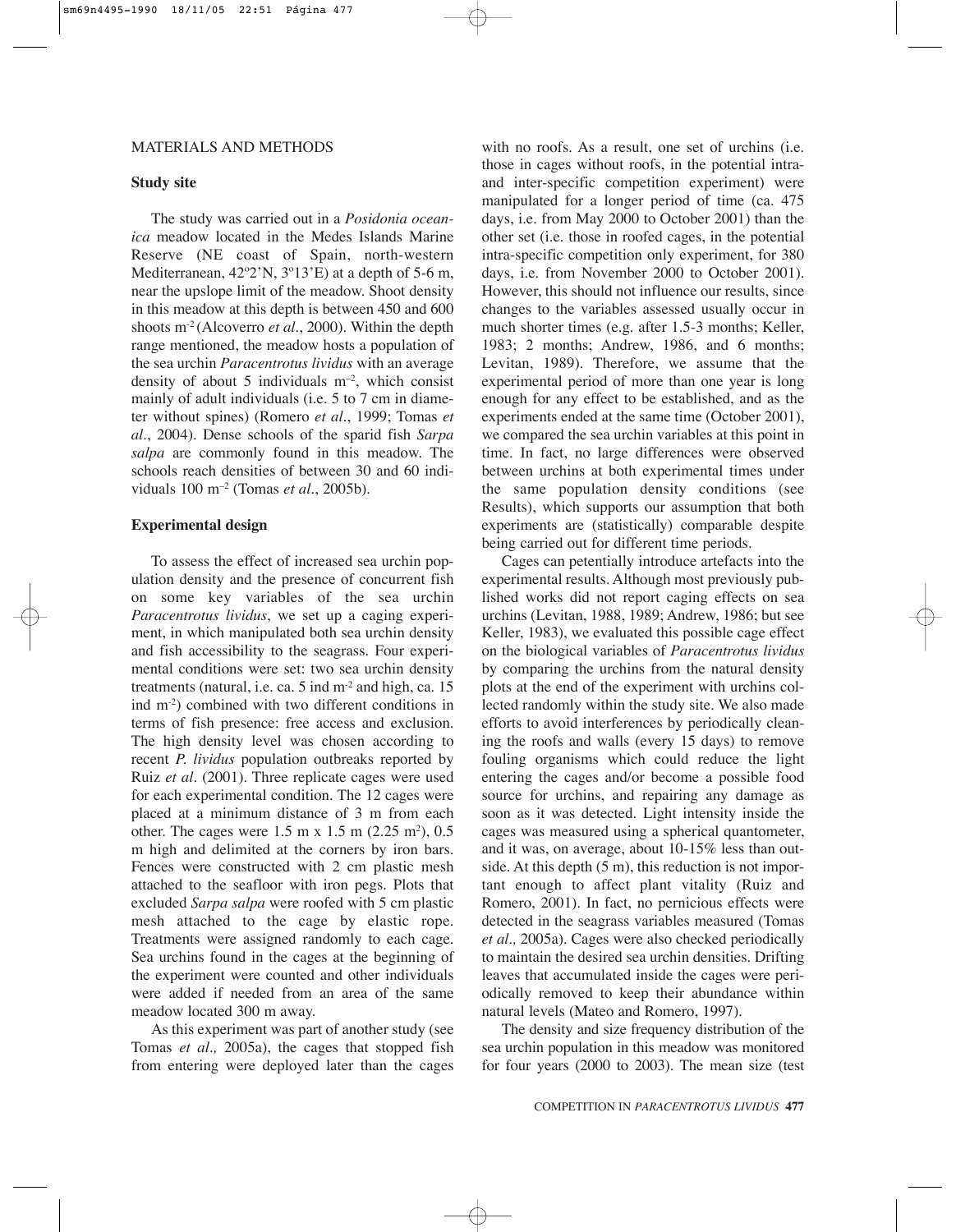diameter) was highly constant over time with a remarkable uniformity, being  $63.3$  mm  $\pm$  4.1 (SD) in May 2000 (beginning of "fish and urchin" experiment), and  $63.3$  mm  $\pm 7.4$  (SD) in November 2000 (beginning of "urchins only" experiment) (Tomas *et al.,* 2004). Therefore, although we did not measure the individuals placed in each plot at the beginning of the experiment, we can assume that all cages had similarly sized animals prior to the experiment. At the end of the experiment, all individuals were measured and no differences in test diameter (TD) were found between the treatments (mean TD for all individuals  $66.6 \pm 4.7$  (SD) mm; F = 1.04, a = 0.05 d.f.11, 186, p  $= 0.42$ ; one-way ANOVA, random factor cages).

## **Variables measured and sampling procedures**

When the experiment (October 2001) was completed, sea urchins from all the experimental plots were harvested. In the laboratory, sea urchins were measured using a vernier caliper (to the nearest 0.1 millimetre) and dissected into various components: gonads, Aristotle's lantern and test. One of the 5 gonads removed was kept in formaldehyde (4%) and used for histological observations. The other 4 gonads, the muscle, the Aristotle's lantern and the test were dry-weighed (100<sup>o</sup>C until constant weight), and used to calculate the relationship between body parts. The indices calculated were:

a) Aristotle's lantern Index (LI)  $LI = (DW \text{ of }lantern / DW \text{ of }body) * 100$ 

b) Gonadic Index (GI)  $GI = (DW \text{ of } 5 \text{ gonads } / DW \text{ of } body) * 100$ 

LI was considered to reflect investment in feeding (e.g. Ebert, 1980; Levitan, 1991), whereas GI was considered to reflect reproductive performance (e.g. Vadas, 1977). The dry weight of the 5 gonads was estimated by multiplying the DW of the four dried gonads by 5/4. Microscopic observations of the gonads were performed to assess the sex of animals by squashing a portion of the gonad as described by Lozano *et al*. (1995). In addition, the preserved gonads of three to four randomly selected females from the cages from the plots that allowed free access to *Sarpa salpa* were embedded in paraffin wax for histological examination. The other dried gonads of these females were used for C and N analysis (Carlo Erba autoanalyzer) to assess potential differences in qualitative composition of the gonads. Prior to dehydrating and embedding, the volume of the gonad was estimated from the weight of water displaced when the gonad was placed under the water surface of a bowl held over a set of scales (Andrew, 1986; Levitan, 1989). Transverse sections 7 mm thick were then cut at three levels of the gonad (approximately at one third, the centre and two thirds of the gonad major axis) and stained with haematoxylin / eosin (H/E)

Our experiment did not allow us to measure the urchins' growth, which can be affected by population density and limited food availability (Levitan, 1989). The sea urchins used in our experiment were large and uniformly-sized. We did not expect significant changes in growth because *Paracentrotus lividus* grows very little after reaching 5-6 cm in diameter (Crapp and Willis, 1975; Kitching and Thain, 1983; Turon *et al*., 1995). However, to avoid possible alometric effects (e.g. Gonor, 1972), the analysis was restricted to data from individuals of a single, modal class (6 cm i.e. diameter > 59.5 mm and  $\lt$  69.6 mm), which represented the main size structure that occurred in the meadow.

## **Statistical analysis**

To test for a potential caging effect on the biological variables measured, we performed a oneway ANOVA (factor caging) comparing LI, test DW, and GI of individuals (replicates) from plots with a natural density and with free access to *Sarpa salpa* with the same variables of urchins collected randomly within the study site.

We carried out factorial ANOVAs with two fixed orthogonal factors (sea urchin density, and presence/absence of *Sarpa salpa*): the first factor indicating intra-specific and the second factor inter-specific competition, as well as a nested factor (cages) on the dependent variables LI, test DW and GI measured (for each sea urchin) at the end of the experiment.

We also tested whether the effect of population density was the same for both sexes. As the cages and the presence of *Sarpa salpa* were found to have no effect (see Results), and as the number of females available in the natural density cages was 16 in total, we randomly chose 16 males from these same cages, and 16 males and females from the high density cages. Therefore, we ended up with a balanced design analysed with a Two-Way ANOVA (fixed factors density and sex) for the variables LI, test DW and GI, where sea urchins were the replicates (i.e.  $n = 16$ ).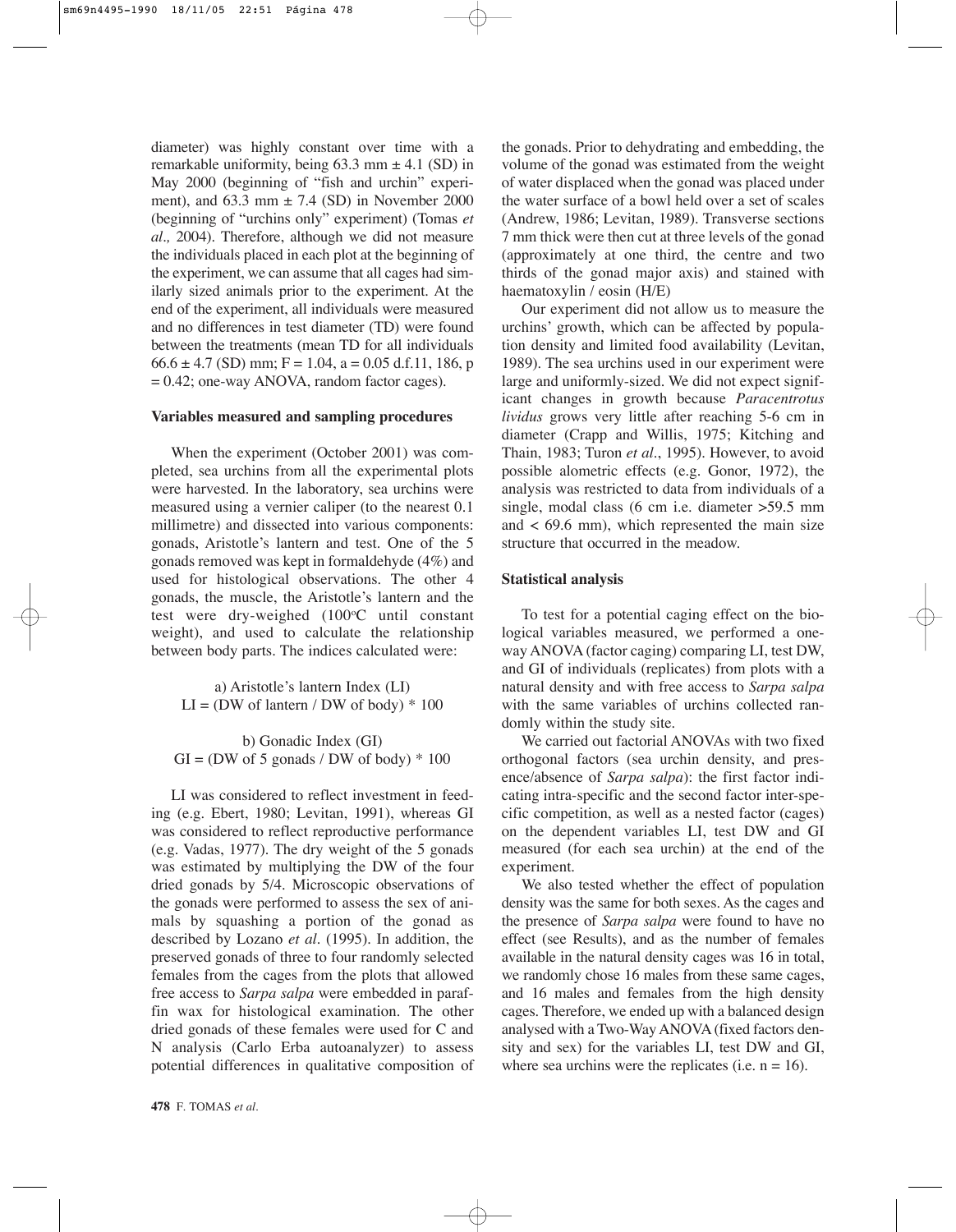TABLE 1. – Nested ANOVA performed to assess significant differences in *Paracentrotus lividus* biological variables due to: increased sea urchin density (D), the presence of the herbivorous fish *Sarpa salpa* (F), their interaction (D x F), and the cages (nested factor). pvalue:  $ns = not significant$ ;  $df = degrees of freedom$ ;  $MS$ ,  $meson$ square.

| Variable       | Effect                                           | df            | MS                                            | F                                | p-value                 |
|----------------|--------------------------------------------------|---------------|-----------------------------------------------|----------------------------------|-------------------------|
| LI             | Density<br>Fish<br>D x F<br>$Cage$ (DF)<br>Error | 8<br>1<br>186 | 0.198<br>0.415<br>0.856<br>0.070<br>0.526     | 0.232<br>0.484<br>1.627<br>0.081 | ns<br>ns<br>ns<br>ns    |
| <b>Test DW</b> | Density<br>Fish<br>D x F<br>$Cage$ (DF)<br>Error | 8<br>186      | 12.127<br>26.083<br>12.585<br>6.923<br>12.646 | 0.964<br>2.073<br>0.995<br>0.550 | ns<br>ns<br>ns<br>ns    |
| GI             | Density<br>Fish<br>D x F<br>$Cage$ (DF)<br>Error | 8<br>1<br>186 | 12.399<br>0.618<br>1.727<br>0.060<br>2.484    | 7.178<br>0.358<br>0.695<br>0.035 | 0.028<br>ns<br>ns<br>ns |

To test for possible differences in gonad volume, we carried out a nested ANOVA (one fixed factor, i.e. sea urchin density, and a nested factor, i.e. cages) on urchins from the cages which allowed free access to *Sarpa salpa*, whose gonads had not suffered breakage and thus their volume could be estimated. A nested ANOVA (one fixed factor, i.e. sea urchin density, and a nested factor, i.e. cages) was performed to test for differences in %C, %N and C/N content of gonads from three randomly selected females from the cages that *S*. *salpa* could access freely.

When overall significant differences were detected, *a posteriori* pair-wise comparison of means was performed using the Student-Newman-Keuls (SNK; Zar, 1989), comparison test.

Prior to the statistical analyses, normality and homogeneity of variance were checked for all data (Kolmogorov-Smirnov Test and Cochran's test respectively). All differences were considered significant at  $p < 0.05$ . All analyses were run with the Statistica v.4 package.

#### RESULTS

We did not find any caging effects when we compared the urchins from the natural density plots at the end of the experiment with the urchins collected randomly within the study site. No significant differences were found for any of the variables tested (LI, test DW, GI) ( $p > 0.05$  for all variables). In addition, no mortality was found in any of the cages, judging from the absence of dead sea urchins during the experimental period.

No effect of the presence of *Sarpa salpa* (i.e. potential inter-specific competition) or the interaction between the presence of *S. salpa* and sea urchin density was detected in either of the biological variables measured for *Paracentrotus lividus* (Table 1).

Population density (i.e. potential intra-specific competition) did not affect the somatic variables measured. Neither the Aristotle's lantern index (LI), nor the test dry weight showed significant differences for the different experimental conditions (Fig. 1, Table 1). However, there was a significant



FIG. 1. – *Paracentrotus lividus*. Biological variables for sea urchins submitted to different population densities (5 ind m<sup>-2</sup>, white; 15 ind m<sup>-2</sup>, grey) and presence (void) / absence (striped) of herbivorous fish: Aristotle's lantern Index (LI, %; mean + SE), test DW (g; mean + SE), and Gonad Index (GI,  $\%$ ; mean + SE). DW = dry weight. Bars are standard errors.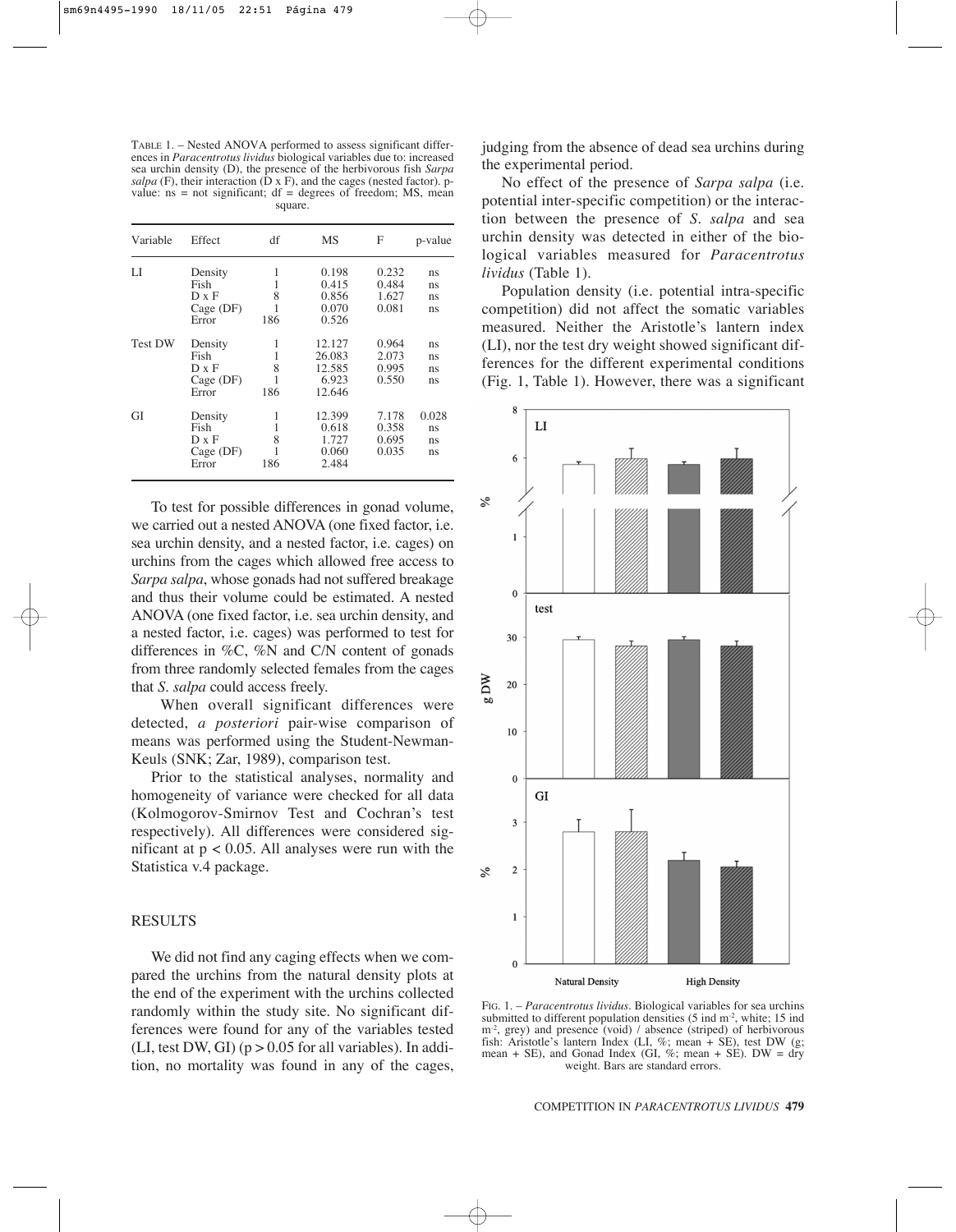TABLE 2. – Summary of the factorial two-way ANOVA to assess significant differences in *Paracentrotus lividus* biological variables comparing sea urchin densities (D), sex (S) , and their interaction (D x S). p-value:  $ns = not significant$ ;  $df = degrees of$ freedom; MS, mean square.

| Variable       | Effect                                         | df      | <b>MS</b>                          | F                       | p-value           |
|----------------|------------------------------------------------|---------|------------------------------------|-------------------------|-------------------|
| LI             | Density<br><b>Sex</b><br>$D \times S$<br>Error | 1<br>60 | 0.137<br>0.830<br>0.174<br>0.512   | 0.267<br>1.622<br>0.340 | ns<br>ns<br>ns    |
| <b>Test DW</b> | Density<br><b>Sex</b><br>$D \times S$<br>Error | 60      | 0.319<br>0.260<br>10.192<br>12.375 | 0.026<br>0.021<br>0.824 | ns<br>ns<br>ns    |
| GI             | Density<br><b>Sex</b><br>$D \times S$<br>Error | 60      | 11.516<br>0.288<br>0.222<br>1.560  | 7.380<br>0.184<br>0.142 | 0.009<br>ns<br>ns |

TABLE 3. – Nested ANOVA to assess significant differences in gonad volume of *Paracentrotus lividus* from plots of different sea urchin densities (D) with free access to the fish *Sarpa salpa*, and cages (nested factor). p-value:  $ns = not$  significant;  $df = degrees of$ freedom; MS, mean square.

| Variable             | Effect               | df                   | МS                      | F              | p-value  |
|----------------------|----------------------|----------------------|-------------------------|----------------|----------|
| Gonad Volume Density | Cages $(D)$<br>Error | $\overline{4}$<br>66 | 0.259<br>0.061<br>0.107 | 4.230<br>0.569 | ns<br>ns |

decrease in the reproductive performance of *Paracentrotus lividus* as a response to increased sea urchin density (Table 1). The GI of sea urchins whose population density increased to 3-fold the natural density decreased by approximately 30% (Fig. 1). When examining the effects of increased population density separately for each sex, we found no significant differences between males and females (non-significant factor sex, Table 2).

No difference was observed regarding the gametogenic conditions of gonads. Histological examination of females revealed that a spawning event had occurred shortly before the individuals were collected, as all the gonads were either empty (no ova left) or in different post-spawning stages (Spirlet *et al*., 1998). Although gonad volume tended to be higher in natural density plots than in high density plots (mean value  $0.70 \pm 0.06$  cm<sup>3</sup> SE and  $0.59 \pm 0.09$  cm<sup>3</sup> SE respectively), no significant differences between treatments were found (Table 3).

Neither the carbon content  $(49.6 \pm 0.9 \text{ SE } \%)$ , nor the nitrogen content of the gonads  $(7.4 \pm 0.2 \text{ SE})$ %), nor their ratio ( $C/N = 7.9 \pm 0.2$  SE) differed significantly between treatments (Table 4).

| Variable | Effect                          | df       | MS                        | F              | p-value  |
|----------|---------------------------------|----------|---------------------------|----------------|----------|
| $\%$ C   | Density<br>Cages $(D)$<br>Error | 4<br>12  | 3.929<br>19.434<br>14.880 | 0.202<br>1.306 | ns<br>ns |
| $\%$ N   | Density<br>Cages $(D)$<br>Error | 4<br>12  | 0.411<br>0.560<br>0.661   | 0.734<br>0.734 | ns<br>ns |
| C/N      | Density<br>Cages $(D)$<br>Error | 4<br>12. | 0.140<br>0.098<br>0.712   | 1.433<br>0.137 | ns<br>ns |

#### **DISCUSSION**

The results presented in this study indicate that increased population density and therefore, potential intra-specific competition in the sea urchin *Paracentrotus lividus* does not appear to affect somatic variables, but it does result in a decrease in its reproductive potential, at least within the range of the densities studied  $(5 \text{ to } 15 \text{ ind } \text{m}^{-2})$  and in the meadow studied.

When food is limited, somatic responses seem to be a common fact widely reported in the literature; these include the food gathering apparatus increasing in size (e.g. Ebert, 1980; McClanahan and Kurtis, 1991; Minor and Scheibling, 1997), and a reduction in growth rate or even negative growth (shrinking; e.g. Levitan, 1988, 1989, 1991; Edwards and Ebert, 1991). None of these effects were found in our experiment, although sea urchins in cages which fish could access freely tended to have larger and less varying tests than sea urchins that had no contact with fish (Fig. 1). This could explain the greater and more heterogeneous values of LI in the latter, since a negative allometric relationship exists between test size and Aristotle's' lantern size (Régis, 1981). The lack of changes in somatic variables could also be attributed to the weak growth rates of the large *Paracentrotus lividus* (Turon *et al.*, 1995). Nonetheless, our study shows that there is a densitydependent effect on gonad weight, which suggests some kind of intra-specific competition.

The fact that the gonad index is ca. 30% lower in sea urchins maintained at high densities, coupled with the fact that gonads were in the post-spawning stage, indicates a decreased store of nutrients that may compromise the recovery and gametogenic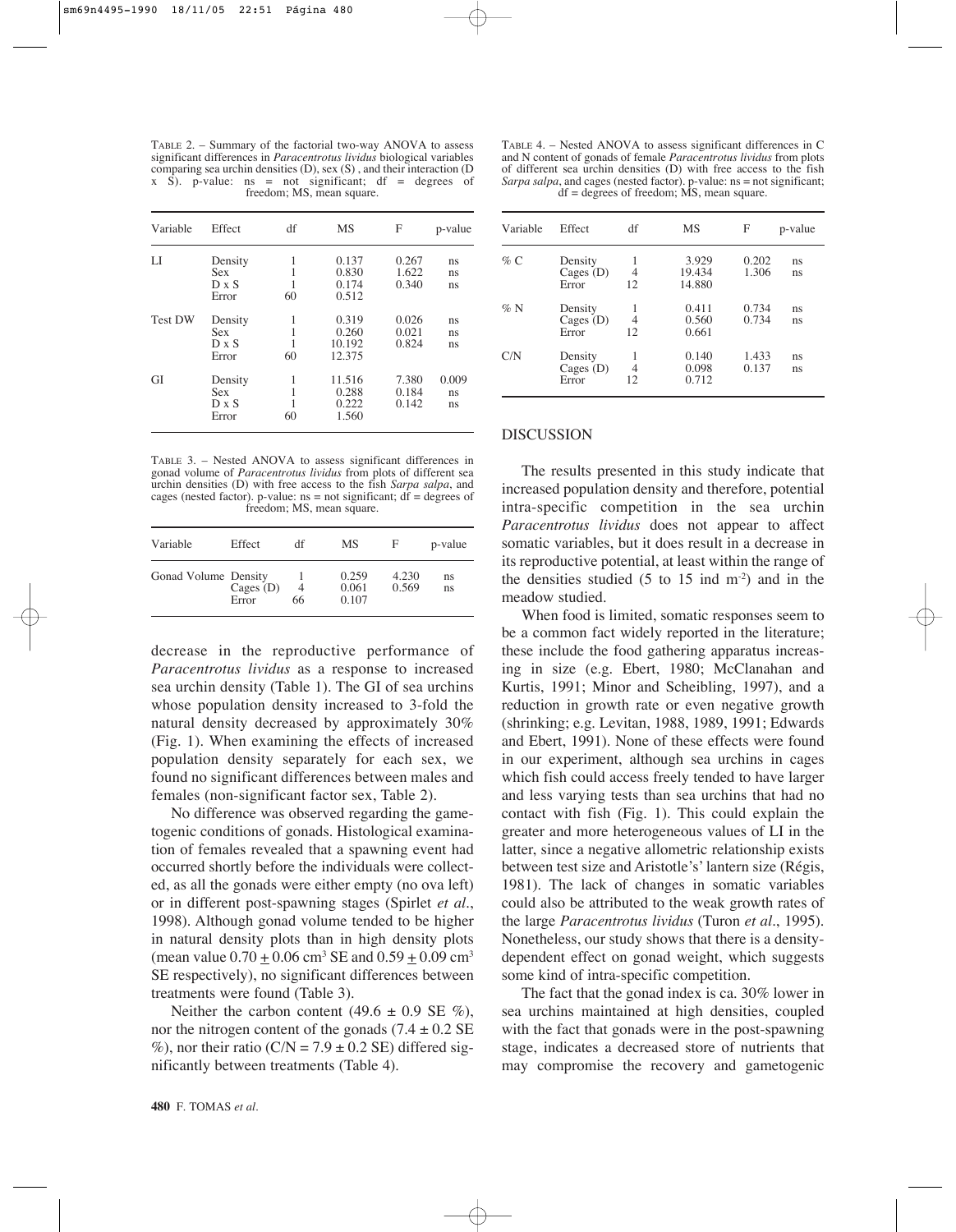phases of the gonads. The scope for reproductive output, at least in the forthcoming cycle, was clearly much lower for the sea urchins in the high population density environments. George *et al*. (1990), found in laboratory experiments that a decrease in food availability led to a significant drop in the number of eggs *Paracentrotus lividus* produced, as well as to egg quality differences, which affected larval performance (George, 1996). The decrease in biomass observed in our study was not, however, reflected in terms of volume, which suggests that urchins in high population densities have gonads that are not as dense as gonads from urchins at natural densities. This could mean that there was a lower reserve content at the time when the samples were collected in high population density urchins, as spawning had already occurred.

Gonads are used as storage organs in sea urchins (Lares and Pomory, 1998; Russell, 1998; Fernandez, 1998; Montero-Torreiro and Garcia-Martinez, 2003), and hence their mass can decrease when there is a food shortage. Therefore, under limited food conditions we could expect a decrease in nutritive phagocytes due to the urchins using their reserves (e.g. Guillou *et al*., 2000). Thus, a long-term negative feedback mechanism appears to take place in *Paracentrotus lividus* in response to increased population density. Reduced gonad biomass might not only affect reproductive potential but also compromise survival in the long term by reducing the reserve stocks. This contrasts with the faster response to increased population density described for *Diadema antillarum,* which affects body size (after 6 months approximately, Levitan, 1989).

Andrew (1989), pointed out that the great plasticity of echinoids makes them less vulnerable to density-dependent mortality than other invertebrates such as gastropods. Our results support the contention that density-dependent mortality in sea urchins is not a predominant event (e.g. Ebert, 1977; Andrew, 1986; Levitan, 1989; McClanahan and Kurtis, 1991). However, had we worked with higher densities such as those reported for some sea urchin outbreaks in *Posidonia oceanica* meadows (e.g. 30 to 100 ind m-2; Ott and Maurer, 1976; Boudouresque *et al*., 1980; Traer, 1980; Verlaque and Nédelec, 1983), we might have observed more notable responses to intra-specific competition. In fact, only Keller (1983), has presented experimental evidence for density-dependent mortality in the tropical sea urchin *Tripneustes ventricosus*, which was not observed for *Lytechinus variegatus* in the same experiment. He also suggested that male and female sea urchins differ according to the energy allocated to growth and reproduction, particularly under crowded conditions when growth is limited. Likewise, Minor and Scheibling (1997), also found differences in the GI between sexes in *Strongylocentrotus droebachiensis*. Females had greater GI than males in limited-food treatments, whereas no difference between sexes was observed in non-limited food conditions. In contrast, we did not observe different density-dependent responses for males and females of *Paracentrotus lividus*, which is consistent with Andrew's (1986), findings for *Evechinus chloroticus*.

No effects of a potential competition with *Sarpa salpa* were detected, as no differences for any variable were found when plots that could and could not be accessed by *S. salpa* were compared. This is in accordance with the results obtained in experiments conducted in the same meadow in relation to epiphyte abundance (see Tomas *et al*., 2005a), which is the main potential food source of sea urchins. In this experiment it was observed that natural sea urchin densities  $(5 \text{ ind } m^2)$  were enough to control epiphyte biomass and that *S. salpa* only exerted a significant effect on epiphyte biomass in the cages in which there were no sea urchins. However, it has to be taken into account that the higher mobility of *S. salpa* compared to sea urchins allows the fish to spread out their feeding area, probably minimizing possible competitive effects.

As *Paracentrotus lividus* in the meadow studied obtains most of its nitrogen from the epiphytes (Tomas *et al*., in press), a decrease in epiphyte biomass due to increased sea urchin density, and thus a potential decrease in N availability, could translate into a reduced N content in the gonads. However, we did not find any significant variation in the relative C/N content of the gonad in the two densities assayed. Fernandez (1997), found that when *P. lividus* was fed with artificial diets, the percentage of protein in the gonads did not differ in the different treatments, whereas changes in lipid and carbohydrate content were observed depending on the different diets. In our case, no qualitative differences in the relative C and N content were found. Nevertheless, total nitrogen in the gonads of urchins submitted to high densities was lower, given their lower biomass.

In summary, we found few changes in biological variables of *Paracentrotus lividus* under high densities in the meadow studied; this was particularly true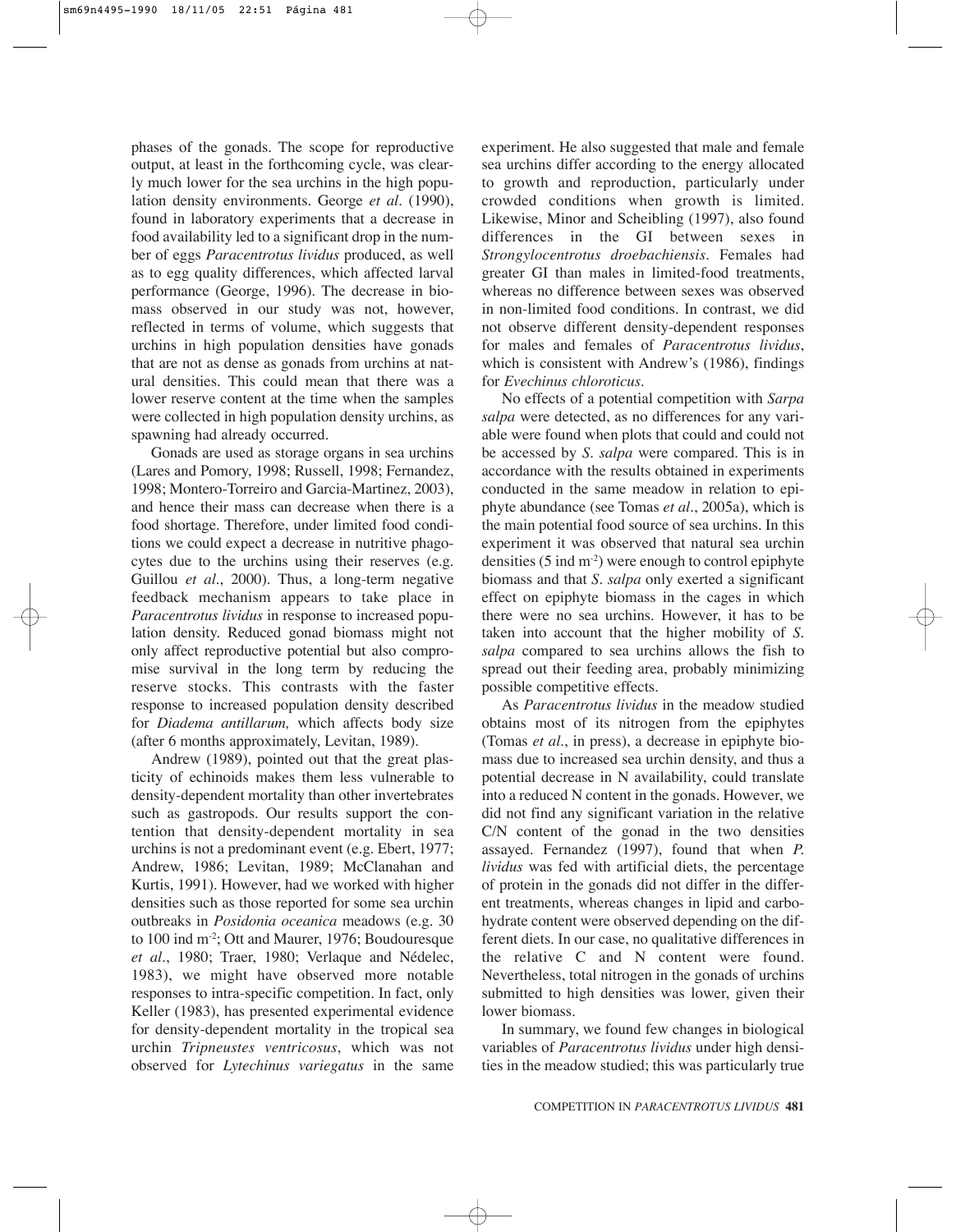for the somatic variables analysed. For the time period studied, mortality rates appeared to be independent of local densities, and local food availability did not seem to regulate local population size. We could, however, substantiate a quantitative (but not qualitative) change in gonad production. A 3-fold increase in population density translated to a lower reproductive potential. Moreover, as gonads can have a storage function in addition to their reproductive role, a reduced gonad biomass may not only directly compromise the reproductive output of urchins but also jeopardize survival in the long term. We tested densities that were 3 times higher than the natural ones, and it seems clear that even higher densities are needed to trigger more drastic responses in sea urchins from the community studied (e.g. Boudouresque *et al*., 1980). Our results therefore suggest that biological control of sea urchin populations due to intra-specific competition may not be a fast-response mechanism but a feedback response that occurs in the long term, which can contribute to limiting population size as a response to increased densities. Other processes (e.g. settlement and recruitment, Tomas *et al.,* 2004), may also be crucial for limiting sea urchin populations in *Posidonia oceanica* meadows. More studies are needed to elucidate the mid- and long-term effects of these controls on sea urchin populations and to further examine possible threshold densities where intra-specific competition controls could be fast and dramatic.

### ACKNOWLEDGEMENTS

This work was supported by grant REN2002- 04020-C02-02/MAR and GRC 2001 SGR 00093. The authors wish to thank E. Rovira, E. Cruz, P. López-Sendino and S. López-Legentil for field and laboratory assistance.

#### REFERENCES

- Alcoverro, T., M. Manzanera and J. Romero. 2000. Nutrient mass balance of the seagrass *Posidonia oceanica*: the importance of nutrient retranslocation. *Mar. Ecol. Prog. Ser.,* 194: 13-21.
- Andrew, N.L. 1986. The interaction between diet and density in influencing reproductive output in he echinoid *Evechinus chloroticus* (Val.). *J. Exp. Mar. Biol. Ecol.,* 97: 63-79.
- Andrew, N.L. 1989. Contrasting ecological implications of food limitation in the sea urchins and herbivorous gastropods. *Mar. Ecol. Prog. Ser.,* 51: 189-193.
- Azzolina, J.-F., C.-F. Boudouresque, H. Nedelec. 1985. Dynamique des populations de *Paracentrotus lividus* dans la baie de Port-Cros (Var): données préliminaires. *Trav. Sci. Parc Nation. Port-Cros,* 11: 61-81.
- Ballesteros, E. 1987. Distribución de *Paracentrotus lividus*

(LMK.) y *Arbacia lixula* L.) (Echinodermata, Echinoidea) en la zona infralitoral de la Costa Brava. *Cuad. Marisq. Publ. Téc.,*  $11: 225 - 232$ 

- Boudouresque, C.-F., H. Nédelec and S.A. Shepherd. 1980. The decline of a population of the sea urchin *Paracentrotus lividus* in the bay of Port-Cros (Var), France.. *Trav. Sci. Parc Nation. Port-Cros,* 6: 242-251.
- Brewin, P.E., M.D. Lamare, J.A. Keogh and P.V. Mladenov. 2000. Reproductive variability over a four-year period in the sea urchin *Evechinus chloroticus* (Echinoidea: Echinodermata) from differing habitats in New Zealand. *Mar. Biol.,* 137: 543-557.
- Crapp, G.B. and M.E. Willis. 1975. Age determinantion in the sea urchins *Paracentrotus lividus* (Lamarck), with notes on the reproductive cycle. *J. Exp. Mar. Biol. Ecol.,* 20: 157-178.
- Ebert, A. 1968. Growth rates of the sea urchin *Strongylocentrotus purpuratus* related to food availability and spine abrasion. *Ecology,* 49: 1075-1091.
- Ebert, A. 1977. An experimental analysis of sea urchin dynamics and community interactions on a rocky jetty. *J. Exp. Mar. Biol. Ecol.,* 27: 1-22.
- Ebert, A. 1980. Relative growth of sea urchin jaws: an example of plastic resource allocation. *Bull. Mar. Sci.,* 30: 467-474.
- Ebert, A. 1996. Adaptative aspects of phenotypic plasticity in echinoderms. *Oceanol. Acta.,* 19 (3-4): 347-355.
- Edwards, P.B. and A. Ebert. 1991. Plastic responses to limited food availability and spine damage in the sea urchin *Strongylocentrotus purpuratus* (Stimpson). *J. Exp. Mar. Biol. Ecol.,* 145: 205-220.
- Fernandez, C. 1997. Effect of Diet on the Biochemical Composition of *Paracentrotus lividus* (Echinodermata: Echinoidea) under Natural and Rearing conditions *Comp. Biochem. Physiol. A,* 118: 1377-1384.
- Fernandez, C.- 1998. Seasonal Changes in the Biochemical Composition of the Edible Sea Urchin *Paracentrotus lividus* (Echinodermata: Echinoidea) in a Lagoonal Environment. *P.S.Z.N. Mar. Ecol.,* 19: 1-11.
- Fernandez, C. And C.-F. Boudouresque. 1997. Phenotypic plasticity of *Paracentrotus lividus* (Echinodermata: Echinoidea) in a lagoonal environment. *Mar. Ecol. Prog. Ser.,* 152: 145-152.
- George, S.B. 1996. Echinoderm egg and larval quality as a function of adult nutritional state. *Oceanol. Acta.,* 19: 297-308.
- George, S.B., C. Cellario, C., and L. Fenaux. 1990. Population differences in egg quality of *Arbacia lixula* (Echinodermata: Echinoidea): proximate composition of eggs and larval development. *J. Exp. Mar. Biol. Ecol.,* 141: 107-118.
- Gonor, J.J. 1972. Gonad growth in the sea urchin *Strongylocentrotus purpuratus* (Stimpson) (Echinodermata: Echinoidea) and the assumptions of gonad index methods. *J. Exp. Mar. Biol. Ecol.,* 10: 89-103.
- Guillou, M., L.J.J. Lumingas and C. Michel. 2000. The effect of feeding or starvation on resource allocation to body components during the reproductive cycle of the sea urchin *Sphaerechinus granularis* (Lamarck). *J. Exp. Mar. Biol. Ecol.,* 245: 183-196.
- Gurevitch, J., L. Morrow, A. Wallace and J.S. Walsh. 1992. A meta-analysis of competition in field experiments. *Am. Nat.,* 140: 539-572.
- Hagen, N.T. 1995. Recurrent destructive grazing of successionally immature kelp forests by green sea urchins in Vestfjorden, Northern Norway. *Mar. Ecol. Prog. Ser.,* 123: 95-106.
- Harmelin, J.G., C. Bouchon and J.S. Hong. 1981. Impact de lal pollution sur la distribution des échinodermes des substrats durs en Provence. *Tethys,* 210: 13-36.
- Havelange, S., G. Lepoint, P. Dauby and J.-M. Bouquegneau. 1997. Feeding of the Sparid Fish *Sarpa salpa* in a Seagrass Ecosystem: Diet and Carbon Flux. *P.S.Z.N. Mar. Ecol.,* 18: 289-297.
- Himmelman, J.H. 1986. Population biology of green sea urchins on rocky barrens. *Mar. Ecol. Prog. Ser.,* 33: 295-306.
- Keller, B.D. 1983. Coexistence of sea urchins in seagrass meadows: an experimental analysis of competition and predation. *Ecology,* 64: 1581-1598.
- Kenner, M.C. 1992. Population dynamics of the sea urchin *Strongylocentrotus purpuratus* in a Central California kelp forest: recruitment, mortality, growth, and diet. *Mar. Biol.,* 107-118.
- Kitching, J.A. and F.J. Ebling. 1961. The Ecology of Lough Ine. XI: The control of algae by *Paracentrotus lividus* (Echinoidea). *J. Anim. Ecol.,* 30: 373-378.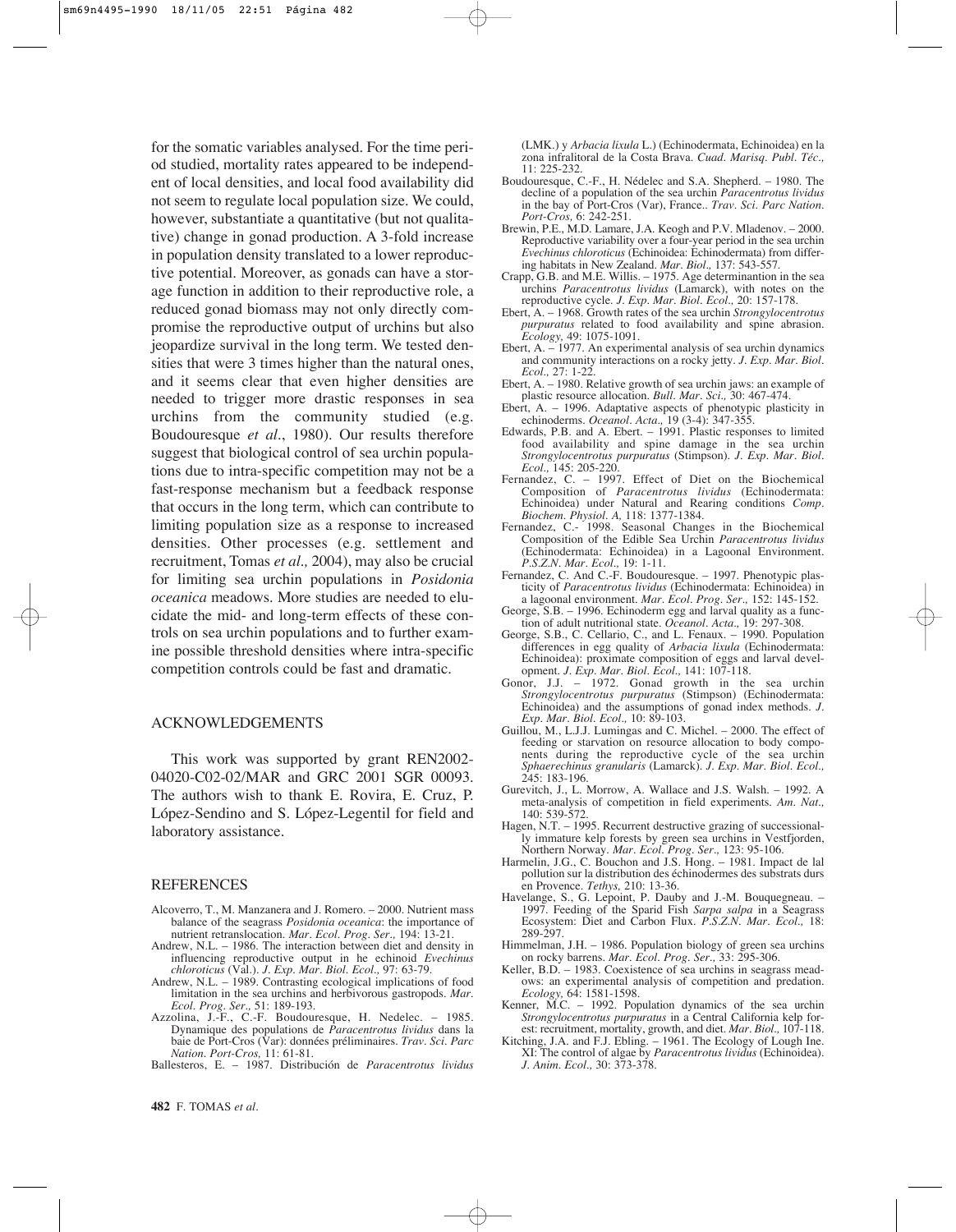- Kitching, J.A. and V.M. Thain. 1983. The ecological impact of the sea urchin *Paracentrotus lividus* (Lamarck) in Lough Ine, Ireland. *Philos. Trans. R. Soc. Lond.,* 300: 513-552.
- Lares, M.T. and C.M. Pomoroy. 1998. Use of body components during starvation in *Lytechinus variegatus* (Lamarck) (Echinodermata: Echinoidea). *J. Exp. Mar. Biol. Ecol.,* 225: 99-106.
- Lawrence, J.M. 1975. On the relationship between marine plants and sea urchins. *Oceanogr. Mar. Biol. Annu. Rev.,* 13: 213-286.
- Lawrence, J.M. and P.W. Sammarco. 1982. Effects of feeding on the environment: Echinoidea. In: M. Jangoux and J.M. Lawrence (eds.), *Echinoderm Nutrition.* pp 499-519. AA Balkema, Rotterdam.
- Lawrence, J.M. and J. Vasquez. 1996. The effect of sublethal predation of the biology of echinoderms. *Oceanol. Acta.,* 19: 431-440.
- Lessios, H.A., D.R. Robertson and J.D. Cubit. 1984. Spread of *Diadema* Mass Mortality through the Caribbean. *Science,* 226: 335-337.
- Levitan, D.R. 1988. Density-dependent size regulation and negative growth in the sea urchin *Diadema antillarum* Philippi. *Oecologia,* 76: 627-629.
- Levitan, D.R.- 1989. Density-Dependent Size Regulation in *Diadema antillarum* Effects On Fecundity and Survivorship. *Ecology,* 70: 1414-1424.
- Levitan,  $\overrightarrow{D.R.}$  1991. Skeletal changes in the test and jaws of the sea urchin *Diadema antillarum* in response to food limitation. *Mar. Biol.,* 111: 431-435.
- Levitan, D.R.- 1992. Community Structure in Times Past Influence of Human Fishing Pressure On Algal-Urchin Interactions. *Ecology,* 73: 1597-1605.
- Levitan, D.R.- 1995. The Ecology of Fertilization in free-spawning invertebrates. In: L.R. McEdward (ed.), *Ecology of marine invertebrate larvae*. pp. 123-156. CRC Press, Boca Raton, Florida.
- Levitan, D.R. and C.M. Young. 1995. Reproductive success in large populations: empirical measures and theoretical predictions of fertilization in the sea biscuit *Clypeaster rosaceus*. *J. Exp. Mar. Biol. Ecol.,* 190: 221-241.
- Levitan, D.R., M.A. Sewell and F.S. Chia. 1992. How distribution and abundance influence fertilization success in the sea urchin *Strongylocentrotus franciscanus*. *Ecology,* 73: 248-254.
- Lozano, J., J. Galera, S. López, X. Turon, C. Palacín and G. Morera. – 1995. Biological cycles and recruitment of *Paracentrotus lividus* (Echinodermata: Echinoidea) in two contrasting habitats. *Mar. Ecol. Prog. Ser.,* 122: 179-191.
- Maggiore, F., J.-F. Berthon, C.-F. Boudouresque and J.M. Lawrence. – 1987. Données preliminaires sur les relations entre *Paracentrotus lividus*, *Arbacia lixula* et le phytobenthos dans la baie de Port-Cros (Var, France, Mediterranée). In: C.-F. Boudouresque (ed.), *Colloque international sur Paracentrotus lividus el les oursins comestibles*, pp. 65-82. GIS Posidonie, Marseille, France.
- Mateo, M.A. and J. Romero. 1997. Detritus dynamics in the seagrass *Posidonia oceanica*: Elements for an ecosystem carbon and nutrient budget. *Mar. Ecol. Prog. Ser.,*151:45-53
- McClanahan, T.R. 1994. Kenyan coral reef lagoon fish: effects of fishing, substrate complexity, and sea urchins. *Coral Reefs,* 13: 231-241.
- McClanahan, T.R. 1998. Predation and the distribution and abundance of tropical sea urchin populations. *J. Exp. Mar. Biol. Ecol.,* 221: 231-255.
- McClanahan, T.R. and J.D. Kurtis. 1991. Population regulation of the rock-boring sea urchin *Echinometra mathaei* (de Blainville). *J. Exp. Mar. Biol. Ecol.,* 147: 121-146.
- Minor, M.A. and R.E. Scheibling. 1997. Effects of food ration and feeding regime on growth and reproduction of the sea urchin *Strongylocentrotus droebachiensis*. *Mar. Biol.,* 129: 159-167.
- Montero-Torreiro, M.F. and P. Garcia-Martinez. 2003. Seasonal changes in the biochemical composition of body components of the sea urchin *Paracentrotus lividus*, in Lorbé (Galicia), northwestern Spain.. *J. Mar. Biol. Ass. U.K.,* 83: 575-581.
- Nédelec, H. and M. Verlaque. 1984. Alimentation de l'oursin *Paracentrotus lividus* (Lamarck) dans un herbier à *Posidonia oceanica* (L) Delile en Corse (Mediterranée, France). In: C.-F. Boudouresque and J. Olivier (ed.), *International Workshop Posidonia oceanica Beds.* GIS Posidonie, Marseille, France, pp. 349-364.
- Odgen, J.C., R.A. Brown and N. Salesky. 1973. Grazing by the Echinoid *Diadema antillarum* Philippi: Formation of Halos

around Wet Indian Patch Reefs. *Science,* 182: 715-716.

- Ott, J. and L. Maurer. 1976. Strategies of energy transfer from marine macrophytes to consumer levels: the *Posidonia oceanica* example. In: B.F. Keegan, P.O. Ceidigh and P.J.S. Boaden (eds.), *Biology of Benthic Organisms,* pp. 493-502. 11th European Symposium on Marine Biology. Pergamon Press, Galway, Ireland.
- Paine, R.T. 1992. Food-web analysis through field measurements of per capita interaction strength. *Nature*, 355: 73-75.
- Palacín, C., G. Giribert, S. Carner, L. Dantart and X. Turon. 1998a. Low densities of sea urchins influence the structure of algal assemblages in the western Mediterranean. *J. Sea Res.,* 39: 281-290.
- Palacín, C., X. Turon, M. Ballesteros, G. Giribert and S. López. 1998b. Stock evaluation of Three Littoral Echinoid Species on the Catalan Coast (North-Western Mediterranean). *P.S.Z.N. Mar. Ecol.,* 19: 163-177.
- Pearse, J.S. and A.H. Hines. 1987. Long-term population dynamics of sea urchins in a central California kelp forest: rare recruitment and rapid decline. *Mar. Ecol. Prog. Ser.,* 39: 275-283.
- Pennington, J.T., 1985. The Ecology of fertilization of echinoid eggs: the consequences of sperm dilution, adult aggregation, and synchronous spawning. *Biol. Bull.,* 169: 417-430.
- Raymond, B.G. and R.E. Scheibling. 1987. Recruitment and growth of the sea urchin *Strongylocentrotus droebachiensis* (Muller) following mass mortalities off Nova Scotia, Canada. *J. Exp. Mar. Biol. Ecol.,* 108: 31-54.
- Régis, M.B. 1981. Aspects morphométriques de la croissance de deux echinoides du Golfe de Marseille, *Paracentrotus lividus* (Lmck) et *Arbacia lixula* L. *Cah. Biol. Mar.,* 22: 349-370.
- Romero, J., M. Pérez, P. Renom, O. Invers, M.A. Mateo, F. Tomas, M. Manzanera and X. dePedro. – 1999. *S*eguimiento de la pradera de *Posidonia oceanica* de las Islas Medes. Ejercicio de 1999. Departament de Medi Ambient, Generalitat de Catalunya, Seguiment Temporal de les Illes Medes. Exercici 1999.
- Ruiz J.M. and J. Romero. 2001. Effects of in situ experimental shading on the Mediterranean seagrass *Posidonia oceanica*. *Mar. Ecol. Prog. Ser.,* 215:107-120.
- Ruiz, J.M., M. Pérez and J. Romero. 2001. Effects of Fish Farm Loading on Seagrass (*Posidonia oceanica*) Distribution, Growth and Photosynthesis. *Mar. Pollut. Bull.,* 42: 749-760.
- Russell, M.P. 1998. Resource allocation plasticity in sea urchins: rapid, diet induced, phenotypic changes in the green sea urchin, *Strongylocentrotus droebachiensis* (Muller). *J. Exp. Mar. Biol. Ecol.,* 220: 1-14.
- Sala, E. And M.H. Graham. 2002. Community-wide distribution of predator-prey interaction strength in kelp forests. *P.N.A.S.,* 99: 3678-3683.
- Sala, E. And M. Zabala. 1996. Fish predation and the structure of the sea urchin *Paracentrotus lividus* populations in the NW Mediterranean. *Mar. Ecol. Prog. Ser.,* 140: 71-81.
- Scheibling, R.E. 1996. The role of predation in regulating sea urchin populations in eastern Canada. *Oceanol. Acta.,* 19: 421-430.
- Scheibling, R.E. and A.W. Hennigar. 1997. Recurrent outbreaks of disease in sea urchins *Strongylocentrotus droebachiensis* in Nova Scotia: evidence for a link with large-scale metereologic and oceanographic events. *Mar. Ecol. Prog. Ser.,* 152: 155-165.
- Scheibling, R.E. and B.G. Raymond. 1990. Community dynamics on a subtidal cobble bed following mass mortalities of sea urchins. *Mar. Ecol. Prog. Ser.,* 63: 127-145.
- Scheibling, R.E., A.W. Hennigar and T. Balch. 1999. Destructive grazing, epiphytism, and disease: the dynamics of sea urchin kelp interactions in Nova Scotia. *Can. J. Fish. Aquat. Sci.,* 56: 2300-2314.
- Shepherd, S.A. 1987. Grazing by the sea urchin *Paracentrotus lividus* in Posidonia beds at Banyuls, France. In: C.-F. Boudouresque (ed.), *Colloque international sur Paracentrotus lividus el les oursins comestibles,* pp. 83-96. GIS Posidonie, Marseille.
- Spirlet, C., P. Grosjean and M. Jangoux. 1998. Reproductive cycle of the echinoid *Paracentrotus lividus*: analysis by means of the maturity index. *Invertebr. Reprod. Dev.,* 34: 69-81.
- Tegner, M. and P.K. Dayton. 1981. Population Structure, Recruitment and Mortality of two sea urchins (*Strongylocentrotus franciscanus* and *S. purpuratus*) in a kelp forest. *Mar. Ecol. Prog. Ser.,* 5: 255-268.
- Tomas, F., J. Romero and X. Turon. 2004. Settlement and recruitment of the sea urchin *Paracentrotus lividus* in two